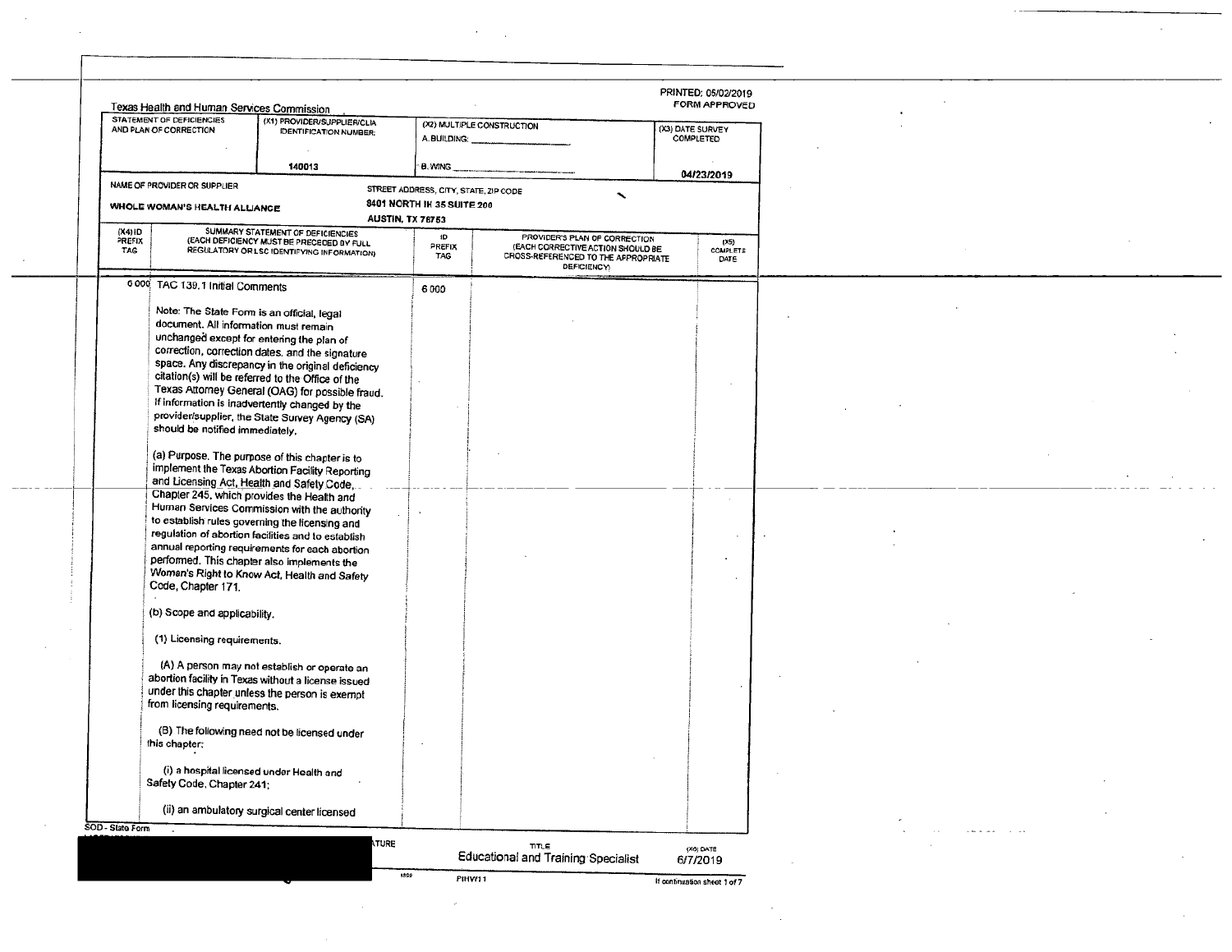|                             | Texas Health and Human Services Commission   |                                                                                         |                                       |                                                                          |                  |                         |  |  |  |
|-----------------------------|----------------------------------------------|-----------------------------------------------------------------------------------------|---------------------------------------|--------------------------------------------------------------------------|------------------|-------------------------|--|--|--|
|                             | STATEMENT OF DEFICIENCIES                    | (X1) PROVIDER/SUPPLIER/CLIA                                                             |                                       | (X2) MULTIPLE CONSTRUCTION                                               | (X3) DATE SURVEY |                         |  |  |  |
|                             | AND PLAN OF CORRECTION                       | <b>IDENTIFICATION NUMBER:</b>                                                           |                                       | A. BUILDING: _________________                                           | <b>COMPLETED</b> |                         |  |  |  |
|                             |                                              |                                                                                         |                                       |                                                                          |                  |                         |  |  |  |
|                             |                                              |                                                                                         | B. WING                               |                                                                          |                  |                         |  |  |  |
|                             |                                              | 140013                                                                                  |                                       |                                                                          |                  | 04/23/2019              |  |  |  |
|                             | NAME OF PROVIDER OR SUPPLIER                 |                                                                                         | STREET ADDRESS, CITY, STATE, ZIP CODE |                                                                          |                  |                         |  |  |  |
|                             |                                              |                                                                                         | 8401 NORTH IH 35 SUITE 200            |                                                                          |                  |                         |  |  |  |
|                             | <b>WHOLE WOMAN'S HEALTH ALLIANCE</b>         |                                                                                         |                                       |                                                                          |                  |                         |  |  |  |
|                             |                                              |                                                                                         | <b>AUSTIN, TX 78753</b>               |                                                                          |                  |                         |  |  |  |
| $(X4)$ ID                   |                                              | SUMMARY STATEMENT OF DEFICIENCIES                                                       | ID                                    | PROVIDER'S PLAN OF CORRECTION                                            |                  | (X5)                    |  |  |  |
| <b>PREFIX</b><br><b>TAG</b> |                                              | (EACH DEFICIENCY MUST BE PRECEDED BY FULL<br>REGULATORY OR LSC IDENT FY NG INFORMATION) | PREFIX<br>TAG                         | (EACH CORRECTIVE ACTION SHOULD BE<br>CROSS-REFERENCED TO THE APPROPRIATE |                  | <b>COMPLETE</b><br>DATE |  |  |  |
|                             |                                              |                                                                                         |                                       | DEFICIENCY)                                                              |                  |                         |  |  |  |
|                             |                                              |                                                                                         |                                       |                                                                          |                  |                         |  |  |  |
|                             | 6 000 TAC 139.1 Initial Comments             |                                                                                         | 6 0 0 0                               |                                                                          |                  |                         |  |  |  |
|                             |                                              |                                                                                         |                                       |                                                                          |                  |                         |  |  |  |
|                             | Note: The State Form is an official, legal   |                                                                                         |                                       |                                                                          |                  |                         |  |  |  |
|                             | document. All information must remain        |                                                                                         |                                       |                                                                          |                  |                         |  |  |  |
|                             |                                              | unchanged except for entering the plan of                                               |                                       |                                                                          |                  |                         |  |  |  |
|                             |                                              | correction, correction dates, and the signature                                         |                                       |                                                                          |                  |                         |  |  |  |
|                             |                                              | space. Any discrepancy in the original deficiency                                       |                                       |                                                                          |                  |                         |  |  |  |
|                             |                                              | citation(s) will be referred to the Office of the                                       |                                       |                                                                          |                  |                         |  |  |  |
|                             |                                              | Texas Attorney General (OAG) for possible fraud.                                        |                                       |                                                                          |                  |                         |  |  |  |
|                             |                                              | If information is inadvertently changed by the                                          |                                       |                                                                          |                  |                         |  |  |  |
|                             |                                              | provider/supplier, the State Survey Agency (SA)                                         |                                       |                                                                          |                  |                         |  |  |  |
|                             |                                              |                                                                                         |                                       |                                                                          |                  |                         |  |  |  |
|                             | should be notified immediately.              |                                                                                         |                                       |                                                                          |                  |                         |  |  |  |
|                             |                                              |                                                                                         |                                       |                                                                          |                  |                         |  |  |  |
|                             |                                              | (a) Purpose. The purpose of this chapter is to                                          |                                       |                                                                          |                  |                         |  |  |  |
|                             |                                              | implement the Texas Abortion Facility Reporting                                         |                                       |                                                                          |                  |                         |  |  |  |
|                             |                                              | and Licensing Act, Health and Safety Code,                                              |                                       |                                                                          |                  |                         |  |  |  |
|                             |                                              | Chapter 245, which provides the Health and                                              |                                       |                                                                          |                  |                         |  |  |  |
|                             |                                              | Human Services Commission with the authority                                            |                                       |                                                                          |                  |                         |  |  |  |
|                             |                                              | to establish rules governing the licensing and                                          |                                       |                                                                          |                  |                         |  |  |  |
|                             |                                              | regulation of abortion facilities and to establish                                      |                                       |                                                                          |                  |                         |  |  |  |
|                             |                                              | annual reporting requirements for each abortion                                         |                                       |                                                                          |                  |                         |  |  |  |
|                             |                                              | performed. This chapter also implements the                                             |                                       |                                                                          |                  |                         |  |  |  |
|                             |                                              | Woman's Right to Know Act, Health and Safety                                            |                                       |                                                                          |                  |                         |  |  |  |
|                             | Code, Chapter 171.                           |                                                                                         |                                       |                                                                          |                  |                         |  |  |  |
|                             |                                              |                                                                                         |                                       |                                                                          |                  |                         |  |  |  |
|                             | (b) Scope and applicability.                 |                                                                                         |                                       |                                                                          |                  |                         |  |  |  |
|                             |                                              |                                                                                         |                                       |                                                                          |                  |                         |  |  |  |
|                             | (1) Licensing requirements.                  |                                                                                         |                                       |                                                                          |                  |                         |  |  |  |
|                             |                                              |                                                                                         |                                       |                                                                          |                  |                         |  |  |  |
|                             |                                              | (A) A person may not establish or operate an                                            |                                       |                                                                          |                  |                         |  |  |  |
|                             |                                              | abortion facility in Texas without a license issued                                     |                                       |                                                                          |                  |                         |  |  |  |
|                             |                                              | under this chapter unless the person is exempt                                          |                                       |                                                                          |                  |                         |  |  |  |
|                             | from licensing requirements.                 |                                                                                         |                                       |                                                                          |                  |                         |  |  |  |
|                             |                                              |                                                                                         |                                       |                                                                          |                  |                         |  |  |  |
|                             |                                              |                                                                                         |                                       |                                                                          |                  |                         |  |  |  |
|                             | (B) The following need not be licensed under |                                                                                         |                                       |                                                                          |                  |                         |  |  |  |
|                             | this chapter:                                |                                                                                         |                                       |                                                                          |                  |                         |  |  |  |
|                             |                                              |                                                                                         |                                       |                                                                          |                  |                         |  |  |  |
|                             |                                              | (i) a hospital licensed under Health and                                                |                                       |                                                                          |                  |                         |  |  |  |
|                             | Safety Code, Chapter 241;                    |                                                                                         |                                       |                                                                          |                  |                         |  |  |  |
|                             |                                              |                                                                                         |                                       |                                                                          |                  |                         |  |  |  |
|                             |                                              | (ii) an ambulatory surgical center licensed                                             |                                       |                                                                          |                  |                         |  |  |  |
| SOD - State Form            |                                              |                                                                                         |                                       |                                                                          |                  |                         |  |  |  |
|                             |                                              | LABORATORY DIRECTOR'S OR PROVIDER/SUPPL ER REPRESENTATIVE'S SIGNATURE                   |                                       | <b>TITLE</b>                                                             |                  | (X6) DATE               |  |  |  |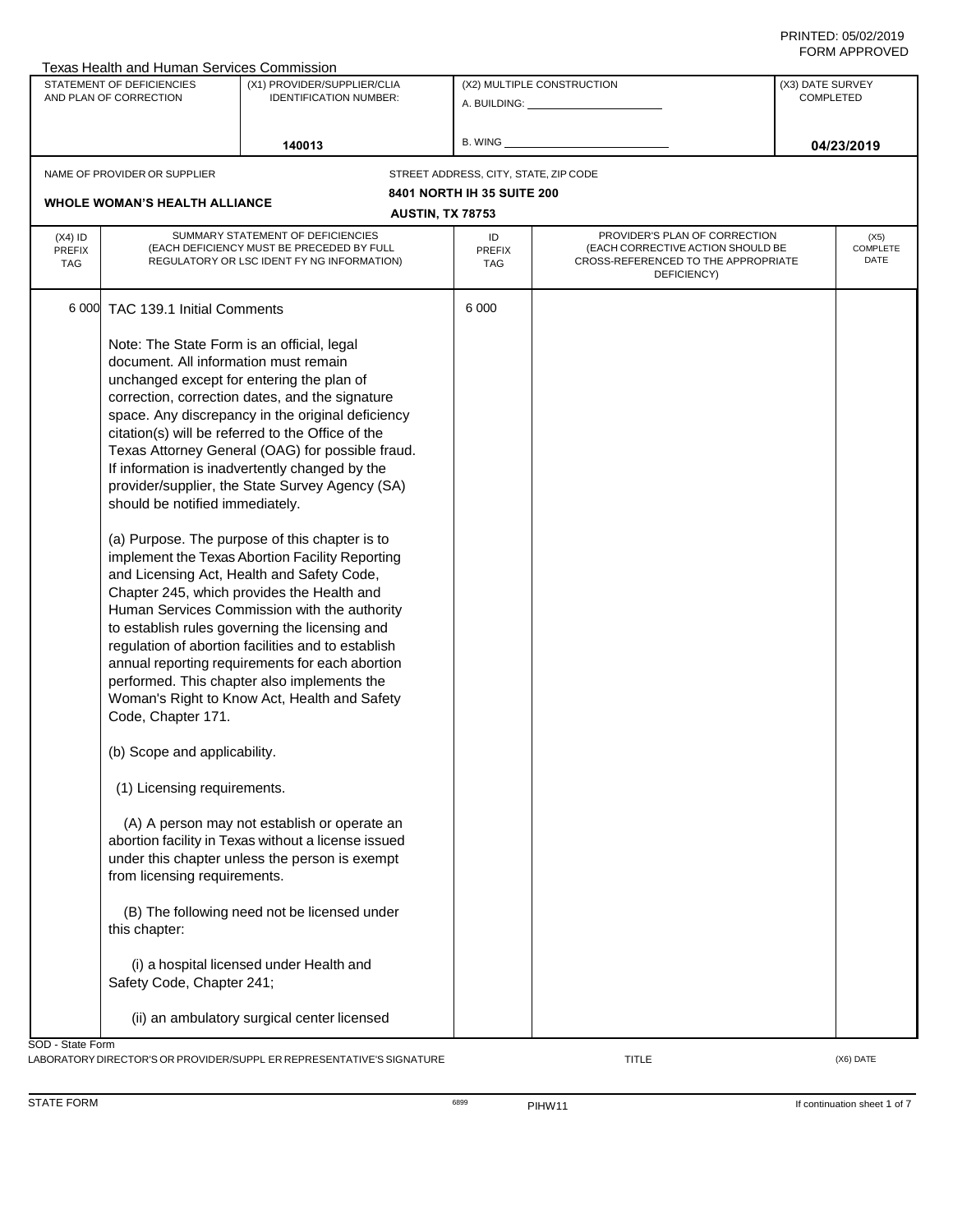| Texas Health and Human Services Commission<br>STATEMENT OF DEFICIENCIES<br>AND PLAN OF CORRECTION |                                                                                                                                                                                | (X1) PROVIDER/SUPPLIER/CLIA<br><b>IDENTIFICATION NUMBER:</b>                                                                                                                                                                                                                                                                                                                                                      |                                                                     | (X2) MULTIPLE CONSTRUCTION<br>A. BUILDING: A. BUILDING:                                                                  |  |                          |
|---------------------------------------------------------------------------------------------------|--------------------------------------------------------------------------------------------------------------------------------------------------------------------------------|-------------------------------------------------------------------------------------------------------------------------------------------------------------------------------------------------------------------------------------------------------------------------------------------------------------------------------------------------------------------------------------------------------------------|---------------------------------------------------------------------|--------------------------------------------------------------------------------------------------------------------------|--|--------------------------|
|                                                                                                   |                                                                                                                                                                                | 140013                                                                                                                                                                                                                                                                                                                                                                                                            | B. WING                                                             |                                                                                                                          |  | 04/23/2019               |
|                                                                                                   | NAME OF PROVIDER OR SUPPLIER<br><b>WHOLE WOMAN'S HEALTH ALLIANCE</b>                                                                                                           |                                                                                                                                                                                                                                                                                                                                                                                                                   | STREET ADDRESS, CITY, STATE, ZIP CODE<br>8401 NORTH IH 35 SUITE 200 |                                                                                                                          |  |                          |
|                                                                                                   |                                                                                                                                                                                |                                                                                                                                                                                                                                                                                                                                                                                                                   | <b>AUSTIN, TX 78753</b>                                             |                                                                                                                          |  |                          |
| $(X4)$ ID<br>PREFIX<br><b>TAG</b>                                                                 |                                                                                                                                                                                | SUMMARY STATEMENT OF DEFICIENCIES<br>(EACH DEFICIENCY MUST BE PRECEDED BY FULL<br>REGULATORY OR LSC IDENT FY NG INFORMATION)                                                                                                                                                                                                                                                                                      | ID<br><b>PREFIX</b><br><b>TAG</b>                                   | PROVIDER'S PLAN OF CORRECTION<br>(EACH CORRECTIVE ACTION SHOULD BE<br>CROSS-REFERENCED TO THE APPROPRIATE<br>DEFICIENCY) |  | (X5)<br>COMPLETE<br>DATE |
| 6 0 0 0                                                                                           | Continued From page 1                                                                                                                                                          |                                                                                                                                                                                                                                                                                                                                                                                                                   | 6 0 0 0                                                             |                                                                                                                          |  |                          |
|                                                                                                   |                                                                                                                                                                                | under Health and Safety Code, Chapter 243; or                                                                                                                                                                                                                                                                                                                                                                     |                                                                     |                                                                                                                          |  |                          |
|                                                                                                   | 50 abortions in any 12-month period.                                                                                                                                           | (iii) the office of a physician licensed by the<br>Texas Medical Board and authorized to practice<br>medicine in the State of Texas, unless the office<br>is used for the purpose of performing more than                                                                                                                                                                                                         |                                                                     |                                                                                                                          |  |                          |
|                                                                                                   | Abortions Performed).<br>opportunity given for questions.                                                                                                                      | (2) Reporting requirements. All licensed abortion<br>facilities and facilities and persons exempt from<br>licensing shall comply with §139.4 of this title<br>(relating to Annual Reporting Requirements for All<br>An entrance conference was held with the facility<br>Director of Clinical Services on the morning of<br>04/22/19. The purpose and process of the<br>licensure resurvey were discussed, and an |                                                                     |                                                                                                                          |  |                          |
|                                                                                                   | approved plan of correction.<br>Director of Clinical Services and Clinical<br>Preliminary findings of the survey were<br>discussed, and an opportunity given for<br>questions. | Continued licensure is recommended, with an<br>An exit conference was held with the facility<br>Coordinator on the afternoon of 04/23/19.                                                                                                                                                                                                                                                                         |                                                                     |                                                                                                                          |  |                          |
|                                                                                                   | 6 033 TAC 139.48 Physical and Environmental<br>Requirements                                                                                                                    |                                                                                                                                                                                                                                                                                                                                                                                                                   | 6 0 3 3                                                             |                                                                                                                          |  |                          |
|                                                                                                   | The physical and environmental requirements for<br>a licensed abortion facility are as follows.                                                                                |                                                                                                                                                                                                                                                                                                                                                                                                                   |                                                                     |                                                                                                                          |  |                          |
|                                                                                                   | (1) A facility shall:                                                                                                                                                          |                                                                                                                                                                                                                                                                                                                                                                                                                   |                                                                     |                                                                                                                          |  |                          |
|                                                                                                   |                                                                                                                                                                                | (A) have a safe and sanitary environment,<br>properly constructed, equipped, and maintained                                                                                                                                                                                                                                                                                                                       |                                                                     |                                                                                                                          |  |                          |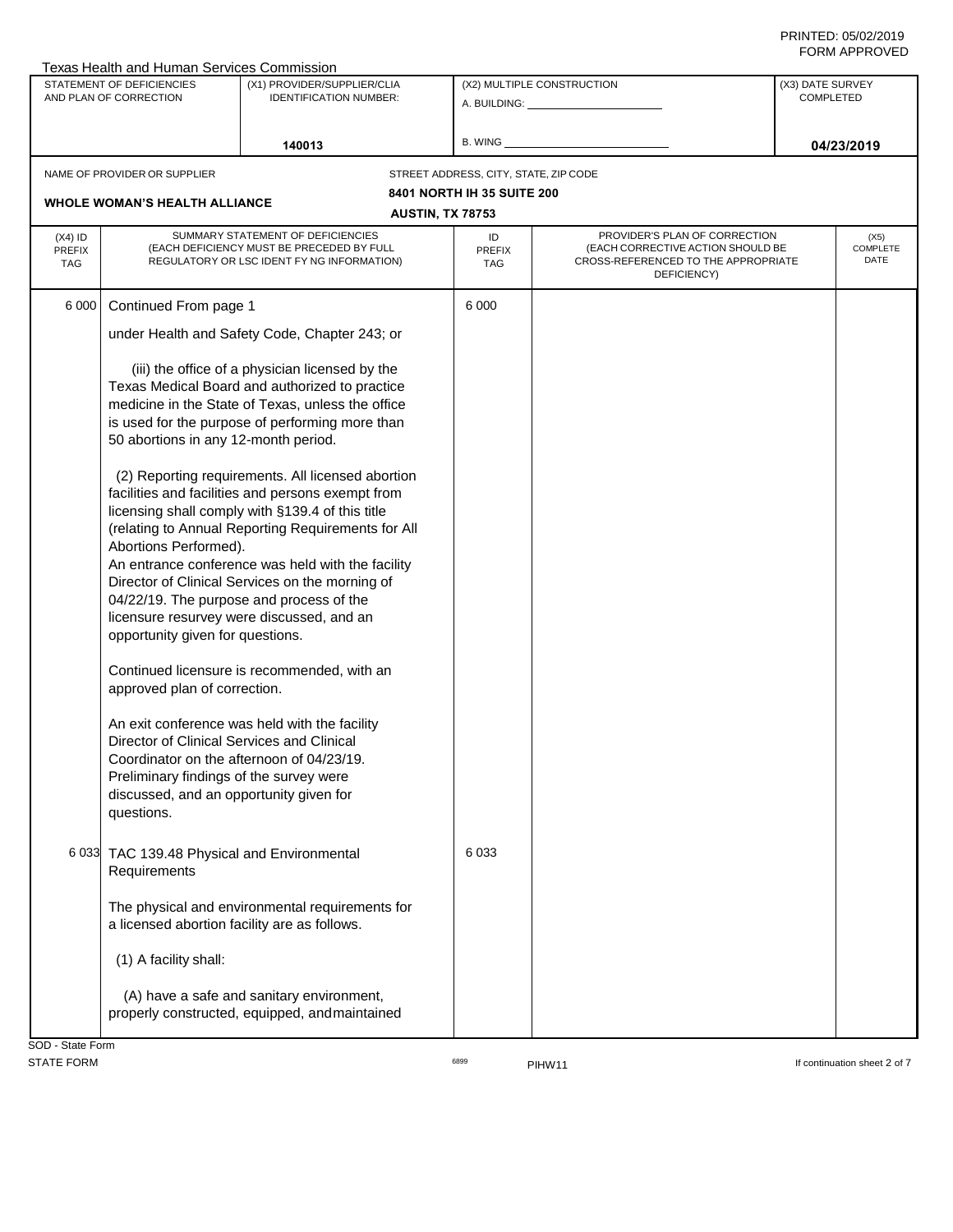|                                                     | Texas Health and Human Services Commission                                                                                                                                                                                                                                                                                                                                  |                                                                                                                                                                                                                                                                       |                                       |                                                                                                                          |                                 |  |
|-----------------------------------------------------|-----------------------------------------------------------------------------------------------------------------------------------------------------------------------------------------------------------------------------------------------------------------------------------------------------------------------------------------------------------------------------|-----------------------------------------------------------------------------------------------------------------------------------------------------------------------------------------------------------------------------------------------------------------------|---------------------------------------|--------------------------------------------------------------------------------------------------------------------------|---------------------------------|--|
| STATEMENT OF DEFICIENCIES<br>AND PLAN OF CORRECTION |                                                                                                                                                                                                                                                                                                                                                                             | (X1) PROVIDER/SUPPLIER/CLIA                                                                                                                                                                                                                                           |                                       | (X2) MULTIPLE CONSTRUCTION                                                                                               | (X3) DATE SURVEY                |  |
|                                                     |                                                                                                                                                                                                                                                                                                                                                                             | <b>IDENTIFICATION NUMBER:</b>                                                                                                                                                                                                                                         |                                       | A. BUILDING: A.                                                                                                          | <b>COMPLETED</b>                |  |
|                                                     |                                                                                                                                                                                                                                                                                                                                                                             |                                                                                                                                                                                                                                                                       |                                       |                                                                                                                          |                                 |  |
|                                                     |                                                                                                                                                                                                                                                                                                                                                                             | 140013                                                                                                                                                                                                                                                                | <b>B. WING</b>                        |                                                                                                                          | 04/23/2019                      |  |
|                                                     | NAME OF PROVIDER OR SUPPLIER                                                                                                                                                                                                                                                                                                                                                |                                                                                                                                                                                                                                                                       | STREET ADDRESS, CITY, STATE, ZIP CODE |                                                                                                                          |                                 |  |
|                                                     |                                                                                                                                                                                                                                                                                                                                                                             |                                                                                                                                                                                                                                                                       | 8401 NORTH IH 35 SUITE 200            |                                                                                                                          |                                 |  |
|                                                     | <b>WHOLE WOMAN'S HEALTH ALLIANCE</b>                                                                                                                                                                                                                                                                                                                                        |                                                                                                                                                                                                                                                                       | <b>AUSTIN, TX 78753</b>               |                                                                                                                          |                                 |  |
|                                                     |                                                                                                                                                                                                                                                                                                                                                                             |                                                                                                                                                                                                                                                                       |                                       |                                                                                                                          |                                 |  |
| $(X4)$ ID<br><b>PREFIX</b><br><b>TAG</b>            |                                                                                                                                                                                                                                                                                                                                                                             | SUMMARY STATEMENT OF DEFICIENCIES<br>(EACH DEFICIENCY MUST BE PRECEDED BY FULL<br>REGULATORY OR LSC IDENT FY NG INFORMATION)                                                                                                                                          | ID<br><b>PREFIX</b><br>TAG            | PROVIDER'S PLAN OF CORRECTION<br>(EACH CORRECTIVE ACTION SHOULD BE<br>CROSS-REFERENCED TO THE APPROPRIATE<br>DEFICIENCY) | (X5)<br>COMPLETE<br><b>DATE</b> |  |
| 6 0 3 3                                             | Continued From page 2                                                                                                                                                                                                                                                                                                                                                       |                                                                                                                                                                                                                                                                       | 6 0 3 3                               |                                                                                                                          |                                 |  |
|                                                     | staff at all times;                                                                                                                                                                                                                                                                                                                                                         | to protect the health and safety of patients and                                                                                                                                                                                                                      |                                       |                                                                                                                          |                                 |  |
|                                                     |                                                                                                                                                                                                                                                                                                                                                                             | (B) equip each procedure room so that                                                                                                                                                                                                                                 |                                       |                                                                                                                          |                                 |  |
|                                                     |                                                                                                                                                                                                                                                                                                                                                                             | procedures can be performed in a manner that<br>assures the physical safety of all individuals in the                                                                                                                                                                 |                                       |                                                                                                                          |                                 |  |
|                                                     | area;                                                                                                                                                                                                                                                                                                                                                                       |                                                                                                                                                                                                                                                                       |                                       |                                                                                                                          |                                 |  |
|                                                     |                                                                                                                                                                                                                                                                                                                                                                             | (C) have a separate recovery room if moderate<br>sedation/analgesia, deep sedation/analgesia, or<br>general anesthesia are administered at the                                                                                                                        |                                       |                                                                                                                          |                                 |  |
|                                                     | facility;                                                                                                                                                                                                                                                                                                                                                                   |                                                                                                                                                                                                                                                                       |                                       |                                                                                                                          |                                 |  |
|                                                     | (D) have a written protocol for emergency<br>evacuation for fire and other disasters tailored to<br>the facility's geographic location. Each staff<br>member employed by or under contract with the<br>facility shall be able to demonstrate their role or<br>responsibility to implement the facility's<br>emergency evacuation protocol required by this<br>subparagraph; |                                                                                                                                                                                                                                                                       |                                       |                                                                                                                          |                                 |  |
|                                                     | compounds in a secure manner and label<br>substances;                                                                                                                                                                                                                                                                                                                       | (E) store hazardous cleaning solutions and                                                                                                                                                                                                                            |                                       |                                                                                                                          |                                 |  |
|                                                     | title (relating to Retail Food);                                                                                                                                                                                                                                                                                                                                            | (F) have the capacity to provide patients with<br>liquids. The facility may provide commercially<br>packaged food to patients in individual servings.<br>If other food is provided by the facility, it shall be<br>subject to the requirements of Chapter 228 of this |                                       |                                                                                                                          |                                 |  |
|                                                     | soap;                                                                                                                                                                                                                                                                                                                                                                       | (G) provide clean hand washing facilities for<br>patients and staff including running water, and                                                                                                                                                                      |                                       |                                                                                                                          |                                 |  |
|                                                     | (H) have two functioning sinks and a<br>functioning toilet; and                                                                                                                                                                                                                                                                                                             |                                                                                                                                                                                                                                                                       |                                       |                                                                                                                          |                                 |  |
| SOD - State Form                                    |                                                                                                                                                                                                                                                                                                                                                                             |                                                                                                                                                                                                                                                                       |                                       |                                                                                                                          |                                 |  |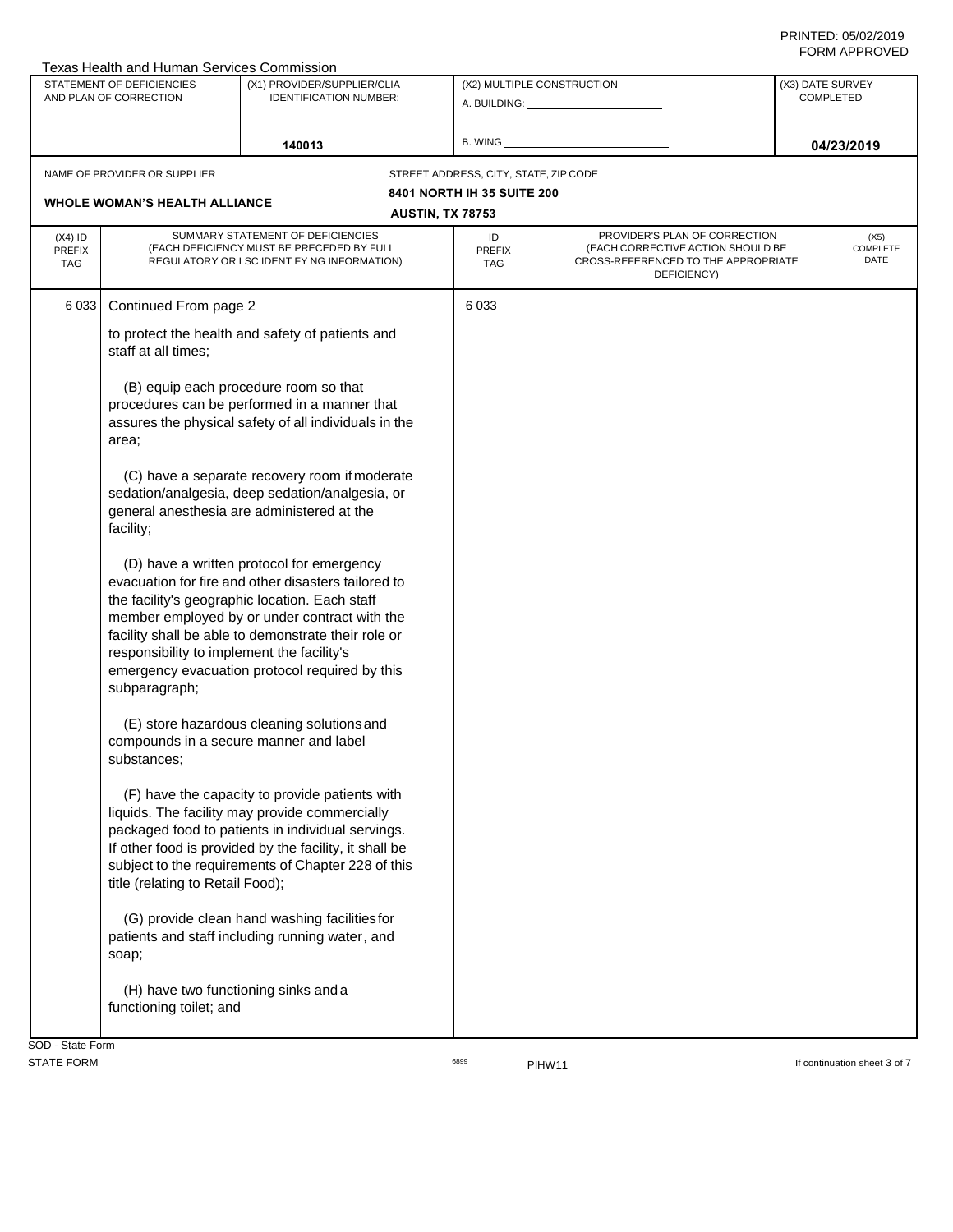|                                   | Texas Health and Human Services Commission                                                                                                                                                                                                                                                                                    |                                                                                                                                                                                                                                                                                                                                                                                                                                                                                                                                                                                                                                                                                                                                                                                                                                                                                           |                                       |                                                                                                                                                                                                                                                                                                                                                                                                                                                                                                                                                                                                                                                                                                            |                                      |                                 |
|-----------------------------------|-------------------------------------------------------------------------------------------------------------------------------------------------------------------------------------------------------------------------------------------------------------------------------------------------------------------------------|-------------------------------------------------------------------------------------------------------------------------------------------------------------------------------------------------------------------------------------------------------------------------------------------------------------------------------------------------------------------------------------------------------------------------------------------------------------------------------------------------------------------------------------------------------------------------------------------------------------------------------------------------------------------------------------------------------------------------------------------------------------------------------------------------------------------------------------------------------------------------------------------|---------------------------------------|------------------------------------------------------------------------------------------------------------------------------------------------------------------------------------------------------------------------------------------------------------------------------------------------------------------------------------------------------------------------------------------------------------------------------------------------------------------------------------------------------------------------------------------------------------------------------------------------------------------------------------------------------------------------------------------------------------|--------------------------------------|---------------------------------|
|                                   | STATEMENT OF DEFICIENCIES<br>AND PLAN OF CORRECTION                                                                                                                                                                                                                                                                           | (X1) PROVIDER/SUPPLIER/CLIA<br><b>IDENTIFICATION NUMBER:</b>                                                                                                                                                                                                                                                                                                                                                                                                                                                                                                                                                                                                                                                                                                                                                                                                                              |                                       | (X2) MULTIPLE CONSTRUCTION<br>A. BUILDING: <u>_____________________</u>                                                                                                                                                                                                                                                                                                                                                                                                                                                                                                                                                                                                                                    | (X3) DATE SURVEY<br><b>COMPLETED</b> |                                 |
|                                   |                                                                                                                                                                                                                                                                                                                               | 140013                                                                                                                                                                                                                                                                                                                                                                                                                                                                                                                                                                                                                                                                                                                                                                                                                                                                                    | <b>B. WING</b>                        |                                                                                                                                                                                                                                                                                                                                                                                                                                                                                                                                                                                                                                                                                                            |                                      | 04/23/2019                      |
|                                   | NAME OF PROVIDER OR SUPPLIER                                                                                                                                                                                                                                                                                                  |                                                                                                                                                                                                                                                                                                                                                                                                                                                                                                                                                                                                                                                                                                                                                                                                                                                                                           | STREET ADDRESS, CITY, STATE, ZIP CODE |                                                                                                                                                                                                                                                                                                                                                                                                                                                                                                                                                                                                                                                                                                            |                                      |                                 |
|                                   |                                                                                                                                                                                                                                                                                                                               |                                                                                                                                                                                                                                                                                                                                                                                                                                                                                                                                                                                                                                                                                                                                                                                                                                                                                           | <b>8401 NORTH IH 35 SUITE 200</b>     |                                                                                                                                                                                                                                                                                                                                                                                                                                                                                                                                                                                                                                                                                                            |                                      |                                 |
|                                   | <b>WHOLE WOMAN'S HEALTH ALLIANCE</b>                                                                                                                                                                                                                                                                                          | <b>AUSTIN, TX 78753</b>                                                                                                                                                                                                                                                                                                                                                                                                                                                                                                                                                                                                                                                                                                                                                                                                                                                                   |                                       |                                                                                                                                                                                                                                                                                                                                                                                                                                                                                                                                                                                                                                                                                                            |                                      |                                 |
| $(X4)$ ID<br>PREFIX<br><b>TAG</b> |                                                                                                                                                                                                                                                                                                                               | SUMMARY STATEMENT OF DEFICIENCIES<br>(EACH DEFICIENCY MUST BE PRECEDED BY FULL<br>REGULATORY OR LSC IDENT FY NG INFORMATION)                                                                                                                                                                                                                                                                                                                                                                                                                                                                                                                                                                                                                                                                                                                                                              | ID<br>PREFIX<br>TAG                   | PROVIDER'S PLAN OF CORRECTION<br>(EACH CORRECTIVE ACTION SHOULD BE<br>CROSS-REFERENCED TO THE APPROPRIATE<br>DEFICIENCY)                                                                                                                                                                                                                                                                                                                                                                                                                                                                                                                                                                                   |                                      | (X5)<br><b>COMPLETE</b><br>DATE |
| 6 0 3 3                           | Continued From page 3<br>instruments, equipment, and supplies in<br>facility.<br>vacuum aspiration.<br>phased so that on-site construction shall<br>minimize disruptions of existing functions.<br>store hazardous cleaning solutions and<br>increases the risk of harm to patients.<br>Findings were:<br>Citrace deodorizer. | (I) have equipment available to sterilize<br>accordance with §139.49(d) of this title (relating<br>to Infection Control Standards) before use in the<br>(2) The equipment for vacuum aspiration shall<br>be electrically safe and designed to prevent<br>reverse pump action in facilities that provide<br>(3) Projects involving alterations of and additions<br>to existing buildings shall be programmed and<br>Access, exit ways, and fire protection shall be<br>maintained so that the safety of the occupants<br>shall not be jeopardized during construction.<br>This Requirement is not met as evidenced by:<br>Based on a tour of the facility, the facility failed to<br>compounds in a secure manner. Failure to do so<br>During a tour of the facility on 04/23/19, the<br>unlocked laundry room contained items including<br>Caviwipes, Lysol spray, laundry detergent, and | 6 0 3 3                               | The Clinic Manager is responsible for<br>insuring the physical and<br>environmental safety for all patients<br>that come to WWHA.<br>The Clinic Manager installed a lock on<br>the door of the laundry room on<br>04/24/2019 to ensure that patients are<br>not able to access hazardous cleaning<br>solutions. Staff was instructed on<br>4/24/2019 to ensure that they are<br>initiating the lock after each access to<br>any hazardous cleaning solutions.<br>In order to monitor continued<br>compliance, the Clinic Manager will<br>andomly observe that the staff is<br>utilizing the lock after each access for<br>90 days to ensure that only staff has<br>access to hazardous cleaning solutions. |                                      | 04/24/2019                      |
| <b>SOD - State Form</b>           |                                                                                                                                                                                                                                                                                                                               | The above was confirmed in an interview with<br>staff #12 on 04/23/19 during a tour of the facility.                                                                                                                                                                                                                                                                                                                                                                                                                                                                                                                                                                                                                                                                                                                                                                                      |                                       |                                                                                                                                                                                                                                                                                                                                                                                                                                                                                                                                                                                                                                                                                                            |                                      |                                 |

SOD - State Form

STATE FORM **EXAMPLE 19** THE STATE FORM **6899 PIHW11 EXAMPLE 19 THE STATE FORM If continuation sheet 4 of 7**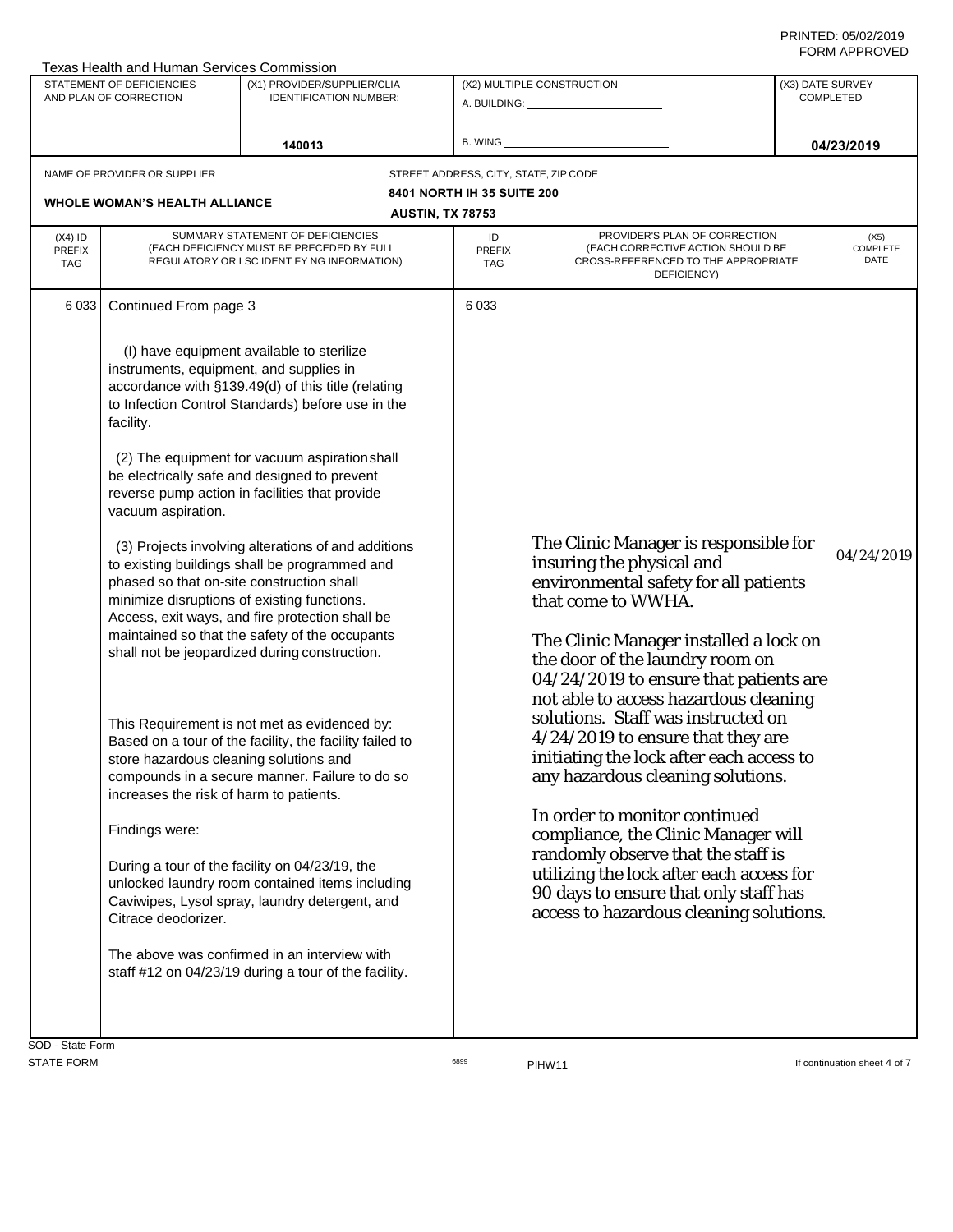| Texas Health and Human Services Commission<br>STATEMENT OF DEFICIENCIES |                                                                                                                                                                     | (X1) PROVIDER/SUPPLIER/CLIA                                                                                                                                                                                                                                                                                                                                                                                                                                                                                                                                                                                                                                                                                                                                                                                                                                                            | (X2) MULTIPLE CONSTRUCTION                                          | (X3) DATE SURVEY                                                                        |  |                  |
|-------------------------------------------------------------------------|---------------------------------------------------------------------------------------------------------------------------------------------------------------------|----------------------------------------------------------------------------------------------------------------------------------------------------------------------------------------------------------------------------------------------------------------------------------------------------------------------------------------------------------------------------------------------------------------------------------------------------------------------------------------------------------------------------------------------------------------------------------------------------------------------------------------------------------------------------------------------------------------------------------------------------------------------------------------------------------------------------------------------------------------------------------------|---------------------------------------------------------------------|-----------------------------------------------------------------------------------------|--|------------------|
| AND PLAN OF CORRECTION                                                  |                                                                                                                                                                     | <b>IDENTIFICATION NUMBER:</b>                                                                                                                                                                                                                                                                                                                                                                                                                                                                                                                                                                                                                                                                                                                                                                                                                                                          | A. BUILDING: A. BUILDING:                                           | <b>COMPLETED</b>                                                                        |  |                  |
|                                                                         |                                                                                                                                                                     |                                                                                                                                                                                                                                                                                                                                                                                                                                                                                                                                                                                                                                                                                                                                                                                                                                                                                        |                                                                     |                                                                                         |  |                  |
|                                                                         |                                                                                                                                                                     | 140013                                                                                                                                                                                                                                                                                                                                                                                                                                                                                                                                                                                                                                                                                                                                                                                                                                                                                 | B. WING                                                             |                                                                                         |  | 04/23/2019       |
|                                                                         |                                                                                                                                                                     |                                                                                                                                                                                                                                                                                                                                                                                                                                                                                                                                                                                                                                                                                                                                                                                                                                                                                        |                                                                     |                                                                                         |  |                  |
|                                                                         | NAME OF PROVIDER OR SUPPLIER                                                                                                                                        |                                                                                                                                                                                                                                                                                                                                                                                                                                                                                                                                                                                                                                                                                                                                                                                                                                                                                        | STREET ADDRESS, CITY, STATE, ZIP CODE<br>8401 NORTH IH 35 SUITE 200 |                                                                                         |  |                  |
|                                                                         | <b>WHOLE WOMAN'S HEALTH ALLIANCE</b>                                                                                                                                |                                                                                                                                                                                                                                                                                                                                                                                                                                                                                                                                                                                                                                                                                                                                                                                                                                                                                        | <b>AUSTIN, TX 78753</b>                                             |                                                                                         |  |                  |
| $(X4)$ ID                                                               |                                                                                                                                                                     | SUMMARY STATEMENT OF DEFICIENCIES                                                                                                                                                                                                                                                                                                                                                                                                                                                                                                                                                                                                                                                                                                                                                                                                                                                      | ID                                                                  | PROVIDER'S PLAN OF CORRECTION                                                           |  | (X5)             |
| PREFIX<br><b>TAG</b>                                                    |                                                                                                                                                                     | (EACH DEFICIENCY MUST BE PRECEDED BY FULL<br>REGULATORY OR LSC IDENT FY NG INFORMATION)                                                                                                                                                                                                                                                                                                                                                                                                                                                                                                                                                                                                                                                                                                                                                                                                | PREFIX<br><b>TAG</b>                                                | (EACH CORRECTIVE ACTION SHOULD BE<br>CROSS-REFERENCED TO THE APPROPRIATE<br>DEFICIENCY) |  | COMPLETE<br>DATE |
| 6041                                                                    | Continued From page 4                                                                                                                                               |                                                                                                                                                                                                                                                                                                                                                                                                                                                                                                                                                                                                                                                                                                                                                                                                                                                                                        | 6 0 4 1                                                             |                                                                                         |  |                  |
| 6 0 4 1                                                                 | TAC 139.56 Emergency Services                                                                                                                                       |                                                                                                                                                                                                                                                                                                                                                                                                                                                                                                                                                                                                                                                                                                                                                                                                                                                                                        | 6 0 4 1                                                             |                                                                                         |  |                  |
|                                                                         | emergencies and the transfer of patients<br>practice at the facility:<br>miles from the abortion facility;<br>(2) provide the pregnant woman with:<br>abortion; and | (a) A licensed abortion facility shall have a readily<br>accessible written protocol for managing medical<br>requiring further emergency care to a hospital.<br>The facility shall ensure that the physicians who<br>(1) have active admitting privileges at a hospital<br>that provides obstetrical or gynecological health<br>care services and is located not further than 30<br>(A) a telephone number by which the pregnant<br>woman may reach the physician, or other health<br>care personnel employed by the physician or the<br>facility at which the abortion was performed or<br>induced with access to the woman's relevant<br>medical records, 24 hours a day to request<br>assistance for any complications that arise from<br>the performance or induction of the abortion or<br>ask health-related questions regarding the<br>(B) the name and telephone number of the |                                                                     |                                                                                         |  |                  |
|                                                                         | abortion would be treated.                                                                                                                                          | nearest hospital to the home of the pregnant<br>woman at which an emergency arising from the                                                                                                                                                                                                                                                                                                                                                                                                                                                                                                                                                                                                                                                                                                                                                                                           |                                                                     |                                                                                         |  |                  |
|                                                                         | (b) The facility shall have the necessary<br>(relating to Anesthesia Services).                                                                                     | equipment and personnel for cardiopulmonary<br>resuscitation as described in §139.59 of this title                                                                                                                                                                                                                                                                                                                                                                                                                                                                                                                                                                                                                                                                                                                                                                                     |                                                                     |                                                                                         |  |                  |
|                                                                         |                                                                                                                                                                     | (c) Personnel providing direct patient care shall<br>be currently certified in basic life support by the                                                                                                                                                                                                                                                                                                                                                                                                                                                                                                                                                                                                                                                                                                                                                                               |                                                                     |                                                                                         |  |                  |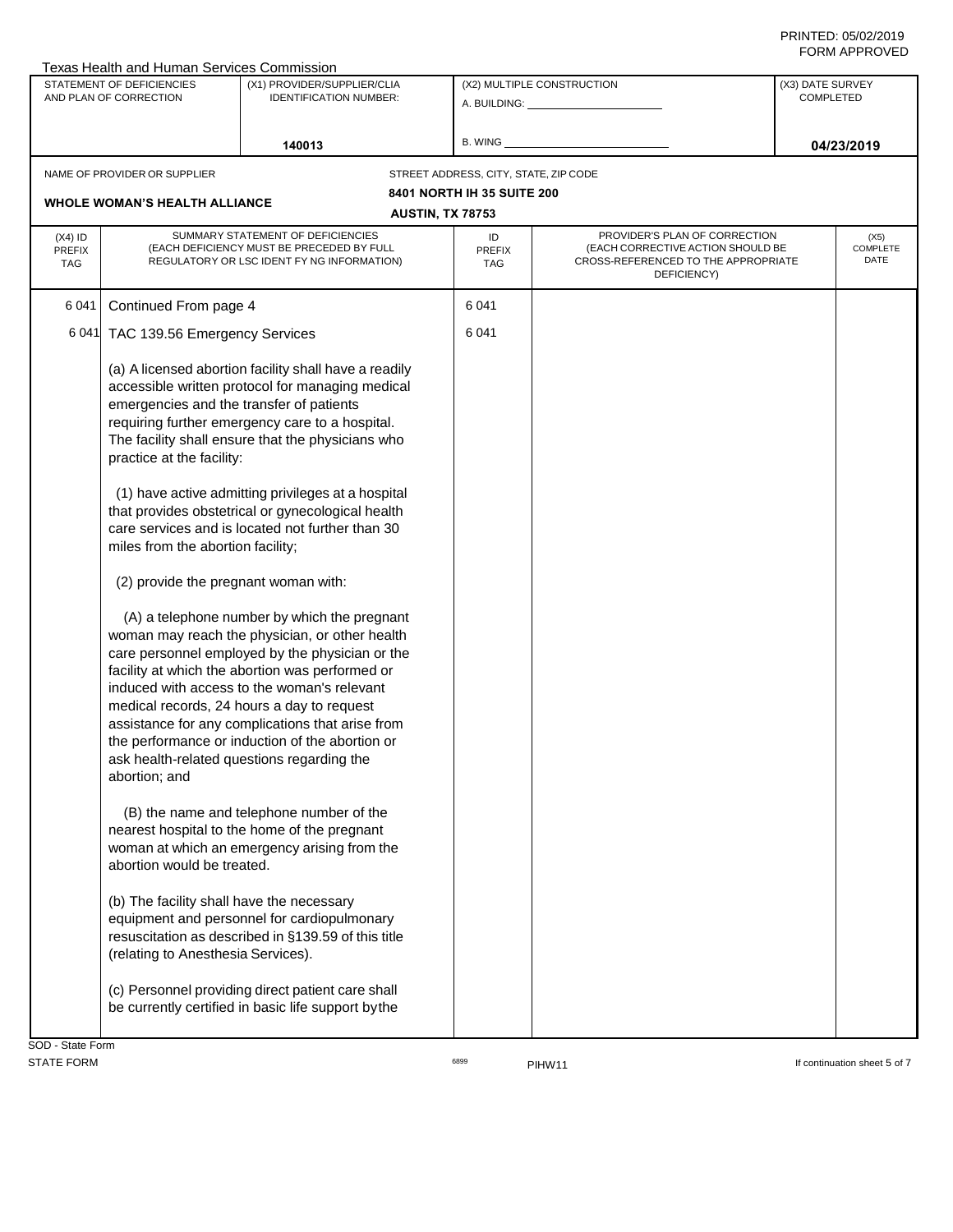| Texas Health and Human Services Commission          |                                                                                                           |                                                                                                                                                                                                                                                                                                                                                                                                                                                                                                              |                                        |                                                                                                                                                                                                                                                                                                                                    |                                      |                          |
|-----------------------------------------------------|-----------------------------------------------------------------------------------------------------------|--------------------------------------------------------------------------------------------------------------------------------------------------------------------------------------------------------------------------------------------------------------------------------------------------------------------------------------------------------------------------------------------------------------------------------------------------------------------------------------------------------------|----------------------------------------|------------------------------------------------------------------------------------------------------------------------------------------------------------------------------------------------------------------------------------------------------------------------------------------------------------------------------------|--------------------------------------|--------------------------|
| STATEMENT OF DEFICIENCIES<br>AND PLAN OF CORRECTION |                                                                                                           | (X1) PROVIDER/SUPPLIER/CLIA                                                                                                                                                                                                                                                                                                                                                                                                                                                                                  |                                        | (X2) MULTIPLE CONSTRUCTION                                                                                                                                                                                                                                                                                                         | (X3) DATE SURVEY<br><b>COMPLETED</b> |                          |
|                                                     |                                                                                                           | <b>IDENTIFICATION NUMBER:</b>                                                                                                                                                                                                                                                                                                                                                                                                                                                                                | A. BUILDING: <u>__________________</u> |                                                                                                                                                                                                                                                                                                                                    |                                      |                          |
|                                                     |                                                                                                           |                                                                                                                                                                                                                                                                                                                                                                                                                                                                                                              |                                        |                                                                                                                                                                                                                                                                                                                                    |                                      |                          |
|                                                     |                                                                                                           | 140013                                                                                                                                                                                                                                                                                                                                                                                                                                                                                                       | B. WING                                |                                                                                                                                                                                                                                                                                                                                    |                                      | 04/23/2019               |
|                                                     | NAME OF PROVIDER OR SUPPLIER                                                                              |                                                                                                                                                                                                                                                                                                                                                                                                                                                                                                              | STREET ADDRESS, CITY, STATE, ZIP CODE  |                                                                                                                                                                                                                                                                                                                                    |                                      |                          |
|                                                     |                                                                                                           |                                                                                                                                                                                                                                                                                                                                                                                                                                                                                                              | <b>8401 NORTH IH 35 SUITE 200</b>      |                                                                                                                                                                                                                                                                                                                                    |                                      |                          |
|                                                     | <b>WHOLE WOMAN'S HEALTH ALLIANCE</b>                                                                      | <b>AUSTIN, TX 78753</b>                                                                                                                                                                                                                                                                                                                                                                                                                                                                                      |                                        |                                                                                                                                                                                                                                                                                                                                    |                                      |                          |
| $(X4)$ ID<br><b>PREFIX</b><br><b>TAG</b>            |                                                                                                           | SUMMARY STATEMENT OF DEFICIENCIES<br>(EACH DEFICIENCY MUST BE PRECEDED BY FULL<br>REGULATORY OR LSC IDENT FY NG INFORMATION)                                                                                                                                                                                                                                                                                                                                                                                 | ID<br>PREFIX<br>TAG                    | PROVIDER'S PLAN OF CORRECTION<br>(EACH CORRECTIVE ACTION SHOULD BE<br>CROSS-REFERENCED TO THE APPROPRIATE<br>DEFICIENCY)                                                                                                                                                                                                           |                                      | (X5)<br>COMPLETE<br>DATE |
| 6041                                                | Continued From page 5                                                                                     |                                                                                                                                                                                                                                                                                                                                                                                                                                                                                                              | 6 0 4 1                                |                                                                                                                                                                                                                                                                                                                                    |                                      |                          |
|                                                     | Cross, or the American Safety and Health<br>required in their job description or job<br>responsibilities. | American Heart Association, the American Red<br>Institute, or in accordance with their individual<br>professional licensure requirements, and if<br>This Requirement is not met as evidenced by:                                                                                                                                                                                                                                                                                                             |                                        | The Clinic Manager is responsible for<br>providing each pregnant patient with<br>the name and telephone number of the<br>nearest hospital to the home of the<br>pregnant patient at which an emergency<br>arising from the abortion would be<br>treated.                                                                           |                                      | 05/21/2019               |
|                                                     | Based on a review of documentation and<br>from the abortion would be treated.                             | interview the facility failed to ensure that the<br>physicians who practice at the facility provide the<br>pregnant woman with: the name and telephone<br>number of the nearest hospital to the home of the<br>pregnant woman at which an emergency arising                                                                                                                                                                                                                                                  |                                        | The Director of Clinical Services<br>conducted a re-training on 05/21/2019<br>with the Whole Woman's Health Clinic<br>Coordinator, and all clinical staff.<br>Aftercare staff will review normal and<br>abnormal signs and symptoms with the<br>patient, and what to do if an emergency<br>should arise from their abortion. Staff |                                      |                          |
|                                                     | description or job responsibilities.                                                                      | The facility also failed to ensure that personnel<br>providing direct patient care shall be currently<br>certified in basic life support by the American<br>Heart Association, the American Red Cross, or<br>the American Safety and Health Institute, or in<br>accordance with their individual professional<br>licensure requirements, and if required in their job                                                                                                                                        |                                        | are aware they will the US hospital<br>finder to look up the nearest hospital<br>and phone number, provide the<br>information to the patient, and<br>document the information on the<br>surgical record in the aftercare section.                                                                                                  |                                      |                          |
|                                                     | Findings included:<br>2 of 10 medical records did not have<br>to the patient.                             | Review of medical records revealed the following:<br>documentation that the name and telephone<br>number of the nearest hospital to the home of the<br>pregnant woman at which an emergency arising<br>from the abortion would be treated was provided<br>Surgical Patient #5 indicated on their<br>information sheet that they lived in Uvalde, Texas.<br>However on their discharge paperwork, they were<br>provided with the name and phone number for a<br>Val Verde Regional located on Del Rio, Texas. |                                        | In order to monitor continued<br>compliance, the Clinic Manager will<br>monthly conduct chart audits to ensure<br>that staff is documenting nearest<br>hospital and phone number on the<br>surgical record.                                                                                                                        |                                      |                          |

SOD - State Form